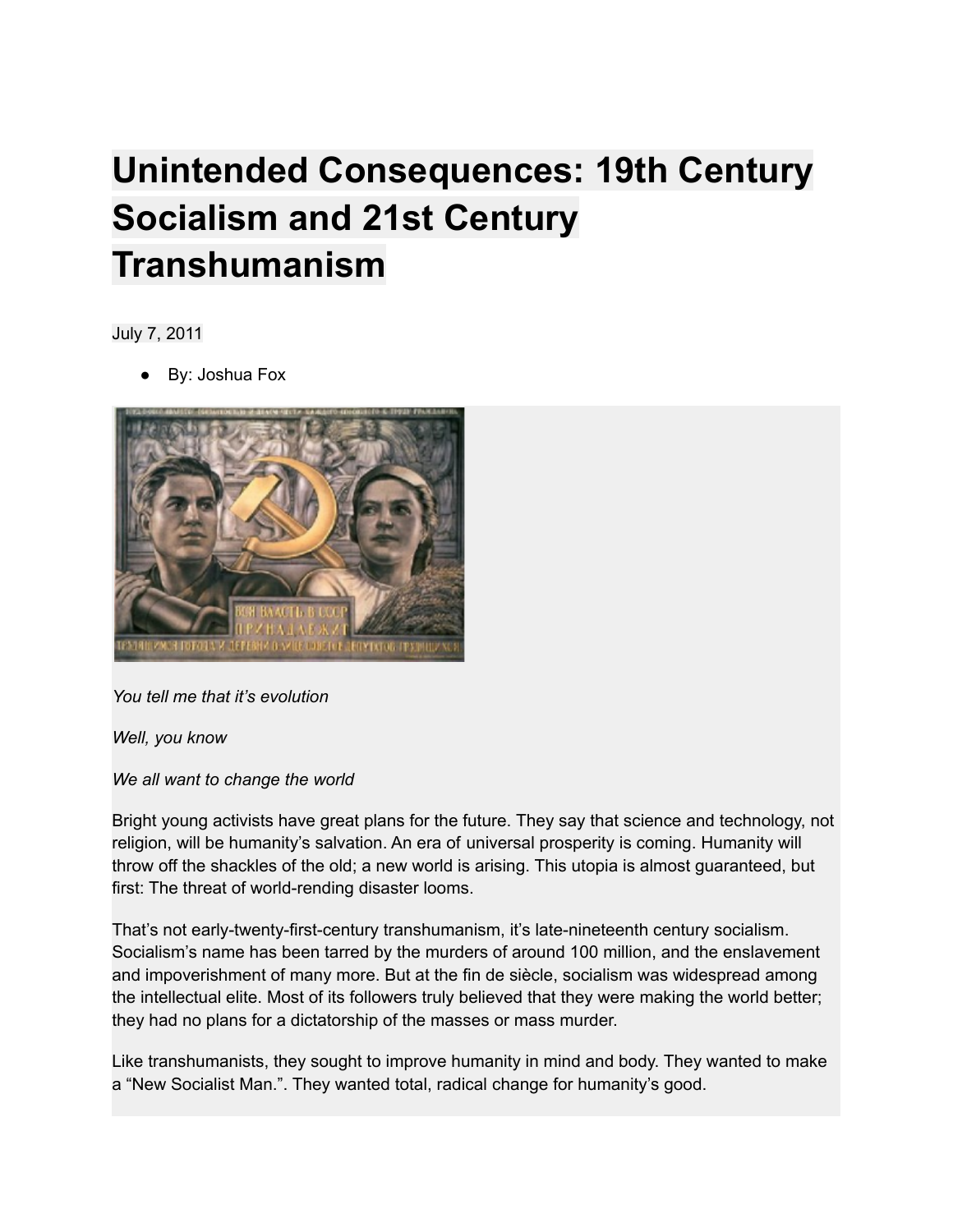At every step, they were sure that the purest logic dictated their course as they "rationalized" society to maximize the common good. And now, in our twenty-first century, the [Singularity](http://singinst.org/) Instutute for Artificial [Intelligence](http://singinst.org/) devotes as much effort to [rationality](http://lesswrong.com/) as to Friendly AI. The socialists were wrong; are the transhumanists just as wrong?

Socialists believed in central social control, like some singularitarians today, who think that the way to save the world from technological destruction, and to serve human utility, is through centralized control by a "singleton..., a world order in which there is a single [decision-making](http://www.nickbostrom.com/fut/singleton.html) [agency](http://www.nickbostrom.com/fut/singleton.html) " — a superintelligent machine or a world government.

According to Marx's principles of dialectical materialism, humanity is fated to move through stages of development, starting at primitive socialism, and progressing through slave society, feudalism, and capitalism, before finally reaching perfect communism. This predetermined course of history is, generally, an upwards spiral. Today, transhumanist Ray Kurzweil is the best-known proponent of a deterministic history propelled by inexorable underlying principles, lifting humanity ever upwards towards a utopian destiny.

In dialectical materialism, there's an exception to the upwards trend: The first, primitive stage is not the lowest, but the highest. It was a utopia, to which the ultimate communism will return. Some transhumanists see the most advanced parts of human civilization moving [towards](http://www.overcomingbias.com/tag/forager) a [hunter-gatherer](http://www.overcomingbias.com/tag/forager) ethic. Already, some complement their technophilia with [elements](http://hplusmagazine.com/2011/06/14/primal-transhumanism/) of the [Neolithic](http://hplusmagazine.com/2011/06/14/primal-transhumanism/) lifestyle for which evolution sculpted our bodies. Our future, say transhumanists and socialists, may look a lot like the better parts of our distant past.

Marx envisaged yet another deviation to the upward trend, a final world war between the proletariat and the capitalist classes, as a necessary precursor to the utopian end of days. Transhumanists also fear world destruction, but with a difference: They see a threat, though not a certainty, of final human extinction, rather than mere devastation as a preliminary to utopia; and they fear accidental technological calamity more than war. (But exceptionally, artificial-brain scientist Hugo de Garis warns of apocalyptic war between supporters and opponents of superintelligence in machines.)

For all the good intentions, socialism resulted in incomparable horror. Eliezer [Yudkowsky](http://singinst.org/upload/artificial-intelligence-risk.pdf) draws from this the conclusion that AI programmers should not attempt to implant a specific political ideology in their soon-to-be-superintelligent creations. James Hughes draws the [conclusion](http://ieet.org/index.php/IEET/print/3670) that transhumanists should be guided by democratic decision-making and other liberal principles. But the risks transcend political ideology; the main risk is that mistaken principles of design result in technology will destroy any possibility of a positive human future. Most transhumanists are well aware of the dangers of technology; a few are aware that they themselves, in their most positive efforts to create beneficial artificial general intelligence, nanotech, and genetically improved humans, may be the agents of destruction.

So far, we've compared the beliefs of socialism and transhumanism, without looking for a historical links between the two. But the similarities are not accidental. Socialism and transhumanism are products of the [Enlightment,](http://ieet.org/index.php/IEET/print/3670) from which they both get their leanings towards